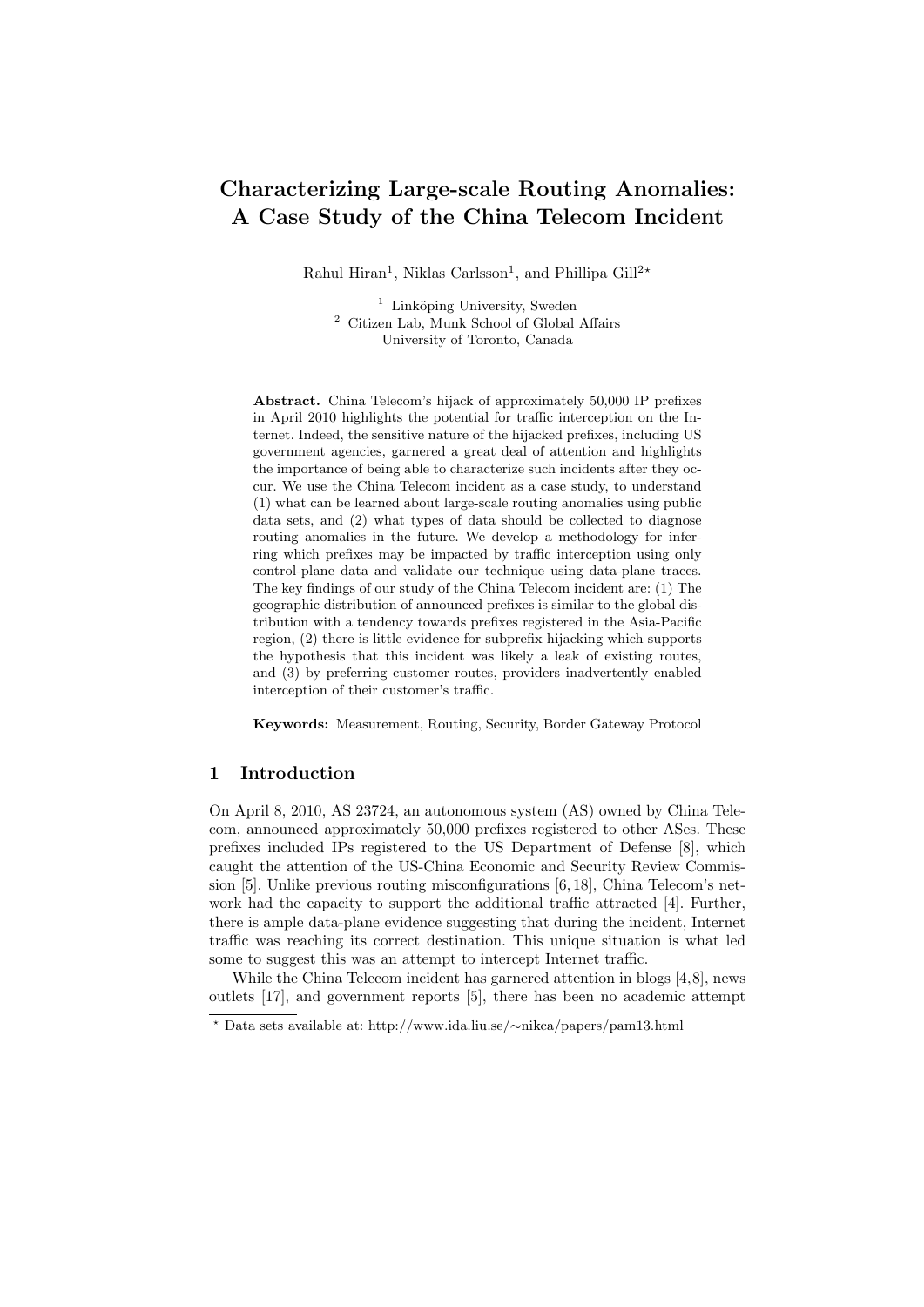to understand this incident. This dearth of understanding is especially apparent when considering the many questions that remain unanswered about this incident. These include (1) understanding properties of the hijacked prefixes, (2) quantifying the impact of the event in terms of subprefix hijacking, and (3) explaining how interception was possible. We tackle these questions using publicly available control- and data-plane measurements and highlight what types of data would be useful to better understand routing anomalies in the future. We emphasize that while we are able to characterize the incident and show evidence supporting the hypothesis that this incident appears to be an accident, there is currently no way to distinguish between "fat finger" incidents and those that have malicious intent based on empirical data alone.

## 1.1 Insecurity of the Internet's Routing System

Routing security incidents have happened repeatedly over the past 15 years [6,13, 18]. These incidents involve an AS originating an IP prefix without permission of the autonomous system (AS) to which the prefix is allocated: hijacking. Usually when hijacks happen, the misconfigured network either does not have sufficient capacity to handle the traffic [18] or does not have an alternate path to the destination [6]. In these cases, the impact of the incident is immediately felt as a service outage or interruption of connectivity.

More troubling, are cases of traffic *interception*, where traffic is able to flow through the hijacking AS and on to the intended destination. Without continuous monitoring of network delays or AS paths [3], incidents such as these are difficult to detect, thus creating opportunity for the hijacker to monitor or alter intercepted traffic. Traffic interception was demonstrated in 2008 [21] and more recently occurred during the China Telecom incident [8].

Since the China Telecom incident involved interception, measuring its impact is extremely difficult without extensive monitoring infrastructure. We define criteria that allow us to infer potential interceptions using only control-plane data [19]. We use data-plane measurements [15] to validate our criteria and characterize the AS topologies that allowed for inadvertent interception.

## 1.2 Key Insights

The geographic distribution of announced prefixes does not support targeted hijacking. The distribution of announced prefixes is similar to the geographic distribution of all globally routable prefixes with a tendency towards prefixes in the Asia-Pacific region.

The prefixes announced match existing routable prefixes. We observe that  $> 99\%$  of the announced prefixes match those existing at the Routeviews monitors. This supports the conclusion that the announced prefixes were a subset of AS 23724's routing table.

Providers inadvertently aided in the interception of their customers' traffic. Many networks that routed traffic from China Telecom to the correct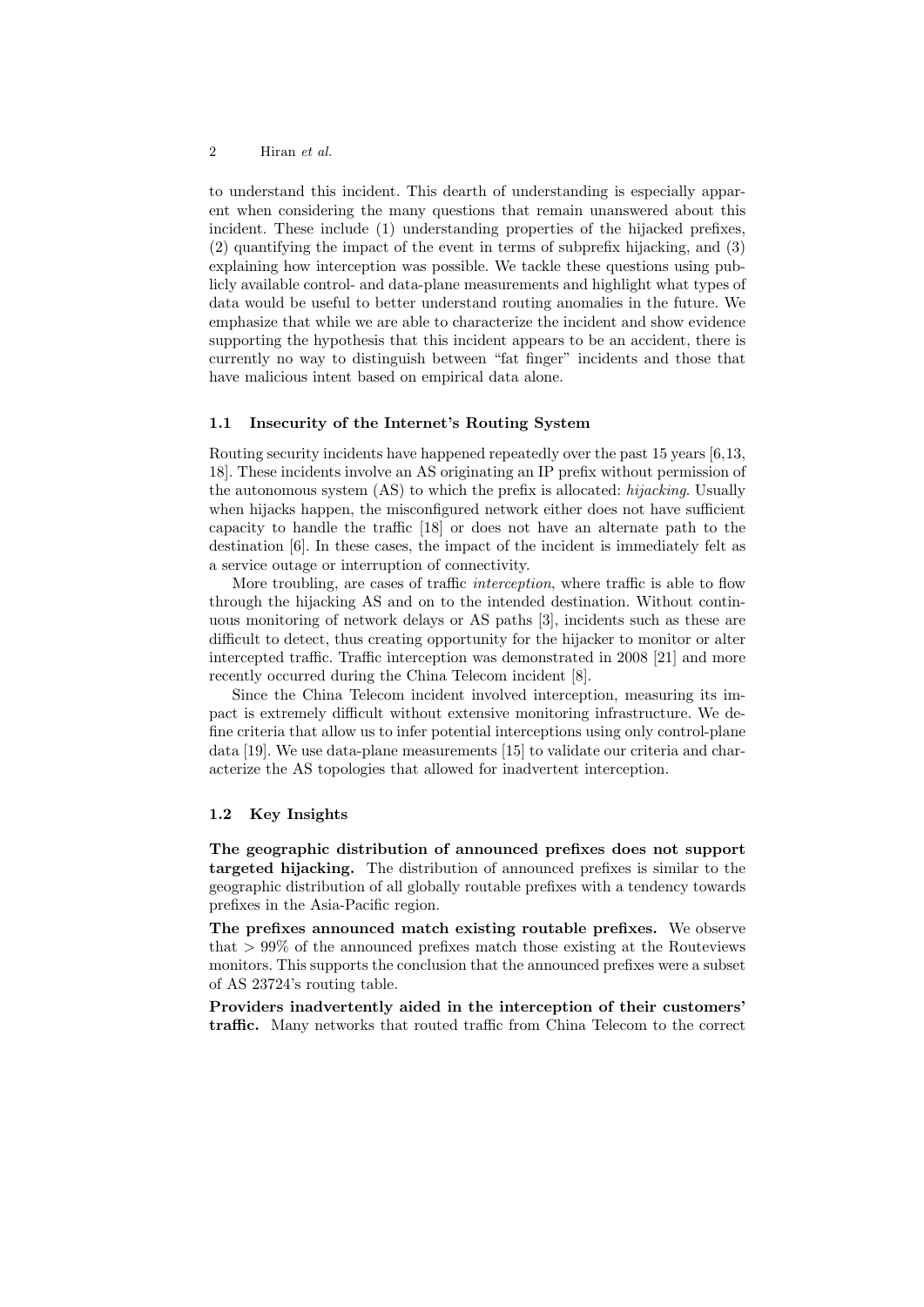destination did so because the destination was reachable via a customer path which was preferred over the path through China Telecom (a peer).

# 2 Related Work

While China Telecom incident occurred in April 2010, it received little attention [4, 17] until November 2010 when the US-China Economic and Security Review Commission published their report to congress [5] which included a description of the event. After the release of the report, the incident received attention in news articles and was investigated by some technically-oriented blogs [8, 14].

BGPMon, an organization that provides monitoring and analysis of BGP data, performed the first investigation of the China Telecom incident [4]. Using control-plane measurements of BGP messages, they were able to identify anomalous updates as those where the path terminated in "4134 23724 23724." They also study the geographic distribution of the hijacked prefixes and find that the majority of hijacked prefixes belong to organizations in the US and China.

Using both control- and data-plane data, Renesys confirmed the geographic distribution of hijacked prefixes observed by BGPMon [8]. Using traceroute, Renesys was also able to show that network traffic was able to pass into China Telecom's network and back out to the intended destination. Further analysis was performed by Arbor Networks [14] which focused on understanding how much traffic was diverted into China Telecom using traffic flows observed through ASes participating in the ATLAS project [2]. They do not observe a significant increase in traffic entering AS 4134 on the day of the incident.

In contrast to the blog entries, our focus is on analyzing the incident using only publicly available data to understand what can be learned using today's public data and what types of data should be collected in the future.

## 3 Methodology

To characterize the events that took place on April 8, 2010, we use a combination of publicly available control- and data-plane measurements [7, 15, 19].

#### 3.1 Control-plane Measurements

BGP updates. We use Routeviews monitors as a source of BGP updates from around the time of the attack. We consider updates with the path attribute ending in "4134 23724 23724" as belonging to the incident  $[4]$ .<sup>3</sup> Table 1 summarizes the updates and prefixes matching this signature from the Routeviews monitors. Topology data. We use the Cyclops AS-graph from April 8, 2010 [7] to infer the set of neighbors of China Telecom and their associated business relationships. Knowing the neighbors of China Telecom is particularly important when identifying ASes that potentially forwarded traffic in (and out of) China Telecom during the incident.

<sup>3</sup> All but 36 prefixes originated by AS 23724 match this signature.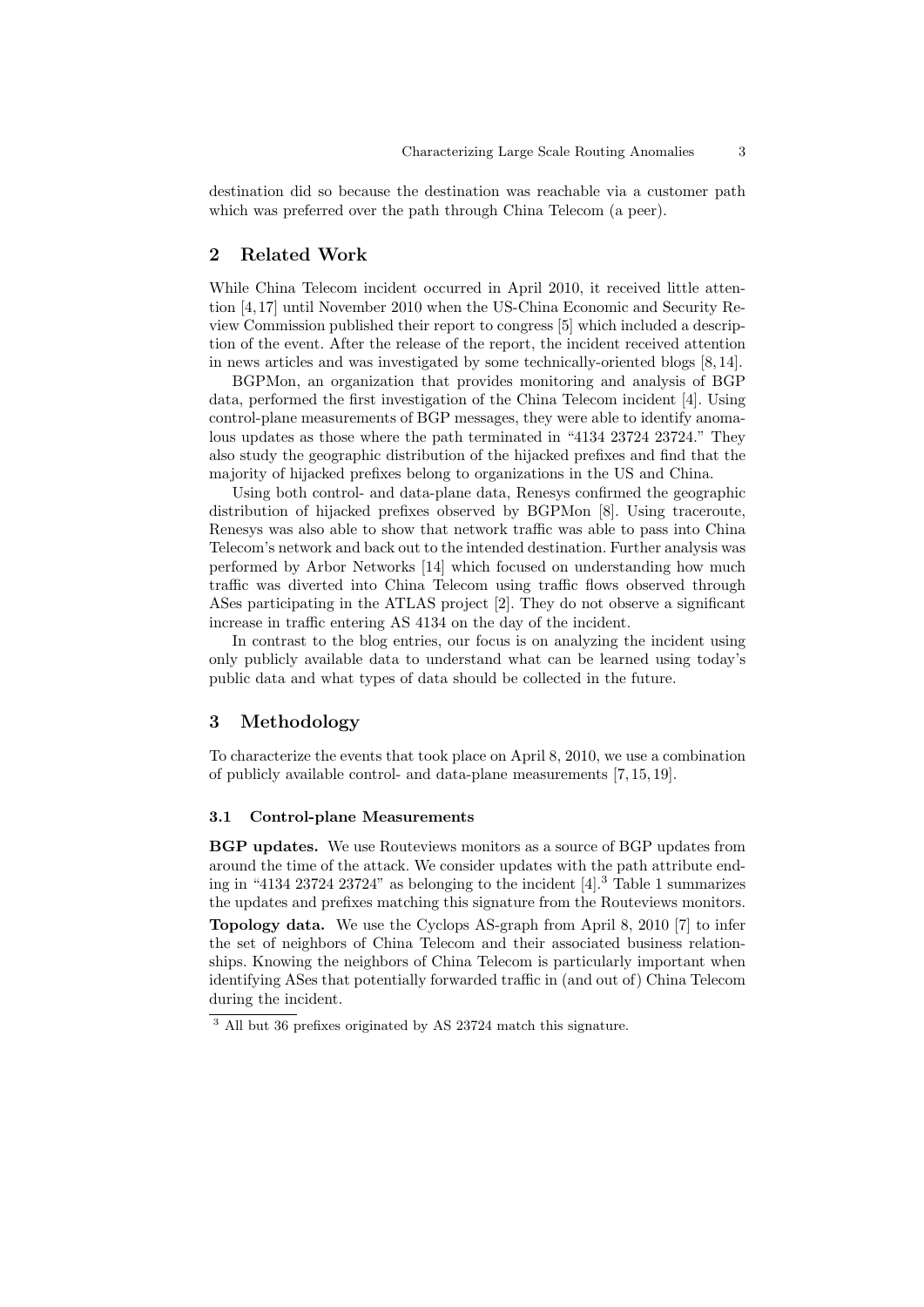Table 1. Summary of control-plane updates matching the attack signature.

| Monitor (Location)        |         | Number of Updates Number of Unique Prefixes |
|---------------------------|---------|---------------------------------------------|
| LINX (London, England)    | 60,221  | 11,413                                      |
| DIXIE (Tokyo, Japan)      | 80,175  | 15,773                                      |
| ISC PAIX (Palo Alto, CA)  | 123,723 | 35,957                                      |
| Route-vews2 (Eugene, OR)  | 216,196 | 29,998                                      |
| Route-views4 (Eugene, OR) | 49,290  | 18,624                                      |
| Equinix (Ashburn, VA)     | 44,793  | 13,250                                      |
| <b>BGPMon</b> list        |         | 37,213                                      |
| Total                     | 574,398 | 43,357                                      |



Fig. 1. Interception observed in the traceroute from planet2.pittsburgh.intelresearch.net to 125.246.217.1 (DACOM-PUBNETPLUS, KR).

#### 3.2 Data-plane Measurements

We use data-plane measurements from the iPlane project [15] and extract traceroutes transiting China Telecom's network on April 8, 2010. We first map each IP in the traceroute to the AS originating the closest covering prefix at the time of the traceroute. If we observe a traceroute AS-path that does not contain China Telecom (AS 4134 or AS 23724) on April 7 or 9, that does contain these networks on April 8, we conclude that this traceroute was impacted by the incident. Further, if we observe a traceroute that was impacted, and the final AS in the path is not AS 4134 or 23724, we conclude that this traceroute was intercepted. Figure 1 shows a traceroute where interception was observed. This traceroute only transits AS 4134 (China Telecom) on April 8 and is able to reach the destination through AS 2914 (NTT) who provides transit for AS 9318 (Hanaro Telecom). In total, we observed 1,575 traceroutes transiting China Telecom on April 8. Of these, 1,124 were impacted by the routing incident and 479 were potentially intercepted, with 357 of these receiving a successful response from the target.

#### 3.3 Limitations

We face limitations in existing data sets as we reuse them for the unintended task of analyzing a large-scale routing anomaly.

Inaccuracies in the AS-graph. AS-graphs suffer from inaccuracies inferring AS-relationships (e.g., because of Internet eXchange Points (IXPs) [1]) and poor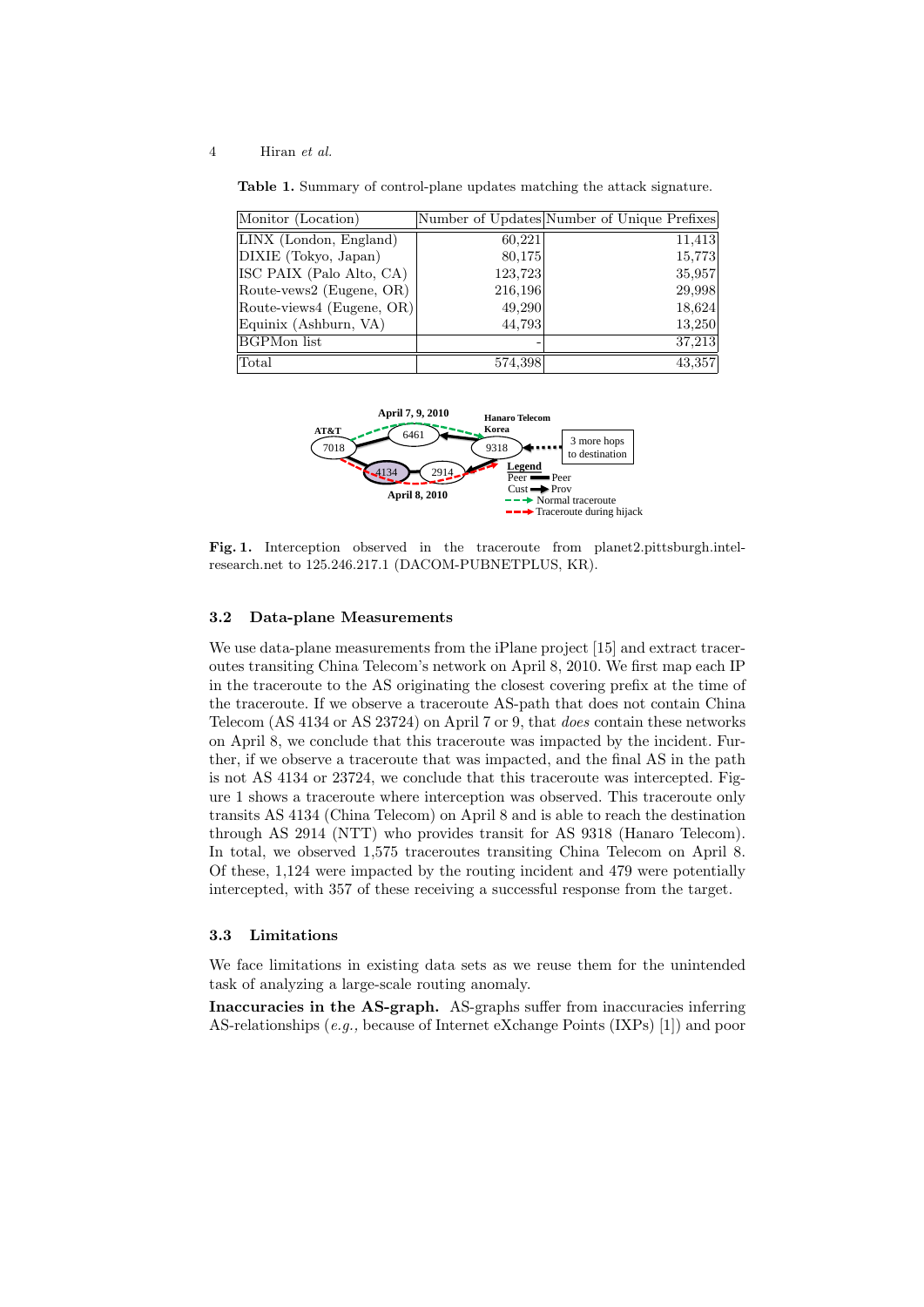

Fig. 2. Top 10 countries impacted by the China Telecom incident.

visibility into peering links [20]. These inaccuracies impact our analysis of interception which uses the AS-graph to infer China Telecom's existing path to a destination. We discuss this limitation in more detail in Section 5.3.

Inaccurate IP to AS mappings. We note that our mapping of IP addresses to ASes may be impacted by IXPs or sibling ASes managed by the same institution [16]. Since our primary concern is paths that enter China Telecom only on April 8 the impact of siblings  $(e.g.,$  per-province ASes managed by China Telecom) should be mitigated. This is because paths to China Telecom's siblings would normally transit China Telecom's backbone AS 4134.

# 4 Impact of the China Telecom Hijack

We now consider the impact of the China Telecom incident in terms of the prefixes that were announced.

#### 4.1 What is the geographic distribution of the announced prefixes?

Figure 2 shows a breakdown of the prefixes that were hijacked by country, with and without excluding prefixes owned by AS 4134. We see the bulk of prefixes are registered to organizations in US and China, followed by Korea, Australia and Mexico, which is consistent with observations made by BGPMon [4].

Was it random? Figure 2 also plots the geographic distribution of all routable prefixes on the Internet. Here we can see a disproportionate number of Chinese prefixes (especially belonging to AS 4134) being hijacked. Additionally, when comparing hijacked prefixes to the global distribution of prefixes there appears to be little evidence for attack. Indeed, the US shows fewer prefixes being hijacked than would be expected based on the global distribution, while countries in the Asia-Pacific region (e.g., China, Korea, Australia) have more hijacked prefixes.

#### 4.2 Which organizations were most impacted?

Organizations with the most prefixes announced tend to be peers of AS 4134 (table in full version [12]). Indeed, direct neighbors of China Telecom are most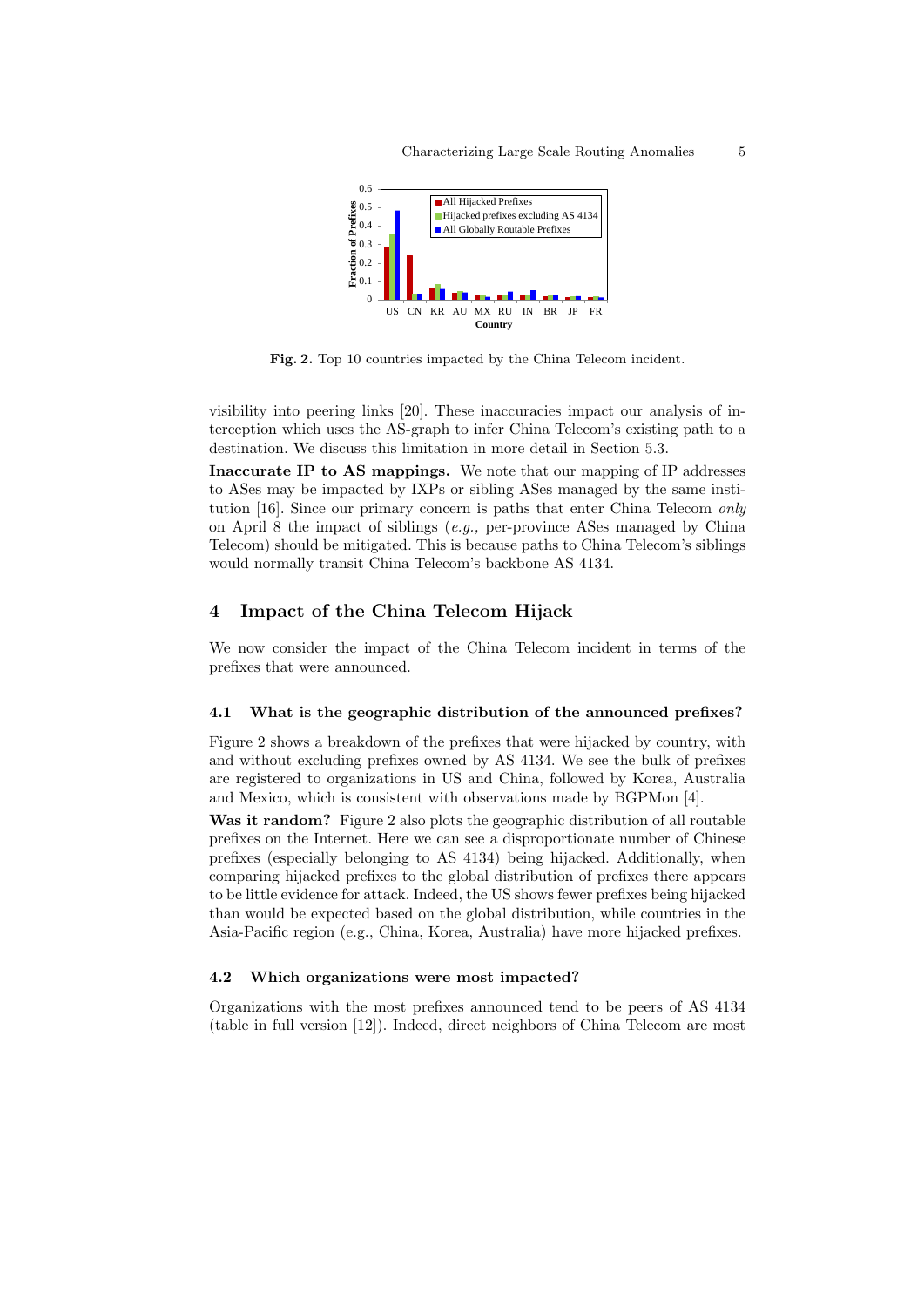

Fig. 3. Example topology that allows for interception of traffic.

adversely impacted with an average of 85 prefixes hijacked vs. 9 prefixes hijacked for all impacted ASes.

Critical networks were subject to hijacking. While they do not make the top five list, China Telecom announced some critical US prefixes. Government agencies such as Department of Defense, United States Patent and Trademark Office, and Department of Transport were impacted.

## 4.3 Were any of the announcements subprefix hijacks?

We now consider the length of the prefixes announced by China Telecom relative to existing routes. If the event was simply a leak of routes contained in the routing table, it should be the case that China Telecom's prefixes will be the same length as existing routes. Additionally, prefix length can shed light on the impact of the incident since more specific prefixes are preferred. For each of the six Routeviews monitors (Section 3.1), we use the RIB tables as seen on April 7 to derive the existing prefix lengths. Route aggregation means that the prefix length observed varies between the vantage points.

Subprefix hijacking was extremely rare. In total,  $21\%$  (9.082) of the prefixes were longer than existing prefixes at all six monitors. However, 95% (8,614) of these prefixes belong to China Telecom (table in full version [12]). Most of the observed subprefix hijacking is due to poor visibility of Chinese networks (AS 4134, 4538, and 38283) at the monitors. Excluding these networks, we observe  $\lt 1\%$  (86) prefixes being subprefix hijacked. The lack of subprefix hijacks supports the conclusion that the incident was caused by a routing table leak.

# 5 The Mechanics of Interception

The fact that traffic was able to flow through China Telecom's network and onto the destination is highly unusual. We now discuss how interception may occur accidentally, based on routing policies employed by networks.

## 5.1 How was interception possible?

Two key decisions, when combined with inconsistent state within China Telecom's network, allow for traffic to be intercepted. These properties have also been discussed in related work [3]. We illustrate them with an example from the China Telecom incident (Figure 3). This figure was derived using a combination of BGP updates [19] and a traceroute observed during the incident [8].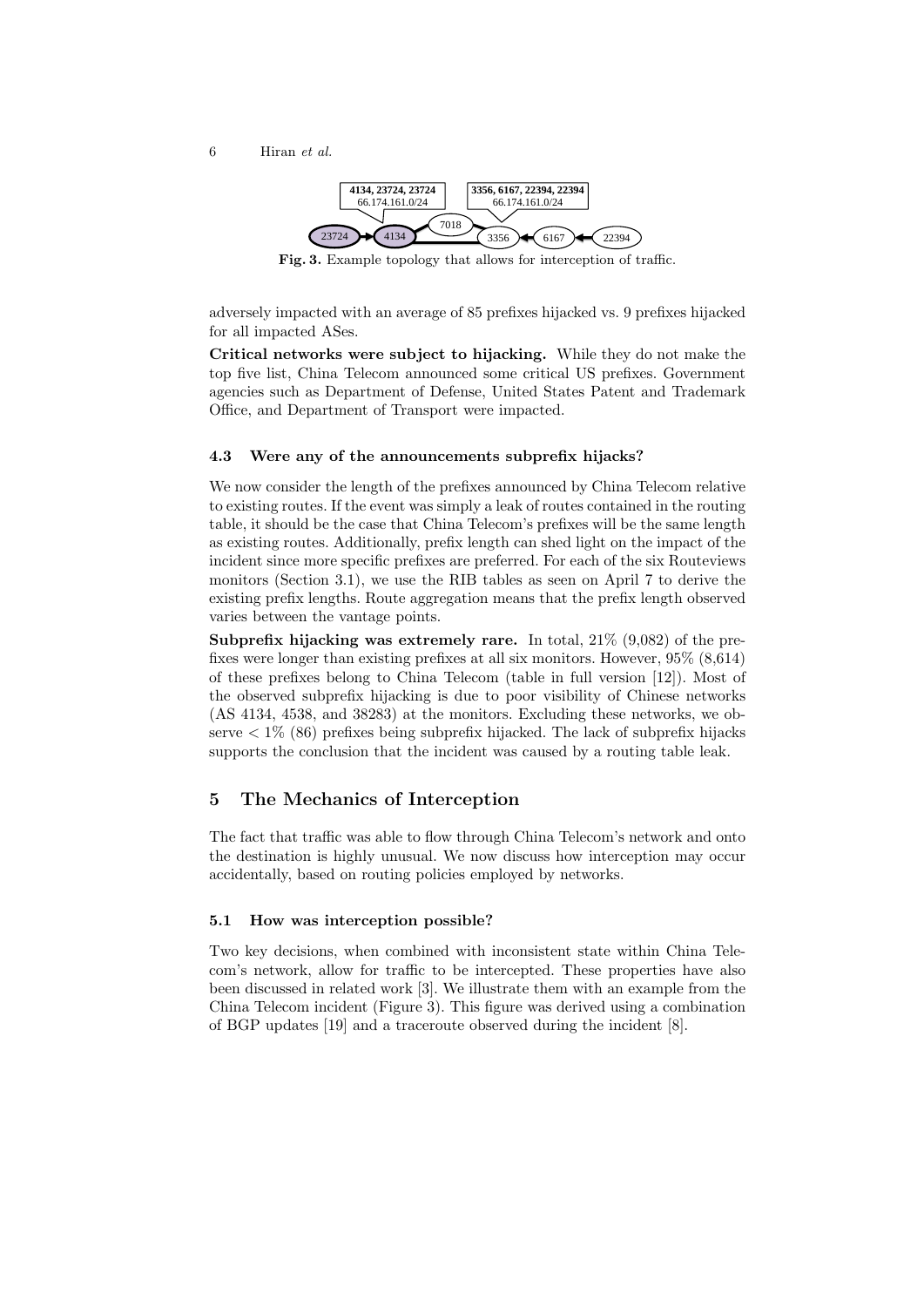|                |        | $\vert$ Rank $\vert \#$ of Prefixes $\vert\%$ of Prefixes Organization |                                                         |
|----------------|--------|------------------------------------------------------------------------|---------------------------------------------------------|
|                | 32,599 |                                                                        | $75\%$ Australian Acad./Res. Net. (AARNet) (AS $7575$ ) |
| $\overline{2}$ | 19.171 |                                                                        | 44% Hurricane Electric (AS 6939)                        |
| 3              | 14,101 |                                                                        | 33% NTT (AS 2914)                                       |
| 4              | 14,025 |                                                                        | 32% National LambdaRail (AS 11164)                      |
| 5              | 13,970 |                                                                        | 32% Deutsche Telekom (AS 3320)                          |

Table 2. Neighbors that routed the most prefixes to China Telecom.

Decision 1: AT&T (AS 7018) chooses to route to China Telecom. In Figure 3, AT&T (AS 7018) has two available paths to the prefix. However, since the path advertised by China Telecom (AS 4134) is shorter, AT&T (AS 7018) chooses to route to China Telecom.

Decision 2: Level 3 (AS 3356) chooses not to route to China Telecom. In order for traffic to leave China Telecom's network and flow on to the intended destination, China Telecom requires a neighbor that does not choose the path it advertises. In the example above, this occurs when Level 3 (AS 3356) chooses to route through its customer Verizon (AS 6167) instead of through its peer China Telecom (AS 4134). Thus, China Telecom can send traffic towards Level 3 and have it arrive at the intended destination.

We next characterize what causes these decisions to be made using a combination of control- and data-plane data.

#### 5.2 How many ISPs chose to route to China Telecom?

We first consider how many ISPs made **Decision 1**. We observe 44 ASes routing traffic towards China Telecom, with each AS selecting the path through China Telecom for an average of 4,342 prefixes. The distribution of prefixes each AS routes to China Telecom is highly skewed, with some ASes being significantly more impacted than others. The top five ASes are summarized in Table 2, which highlights the role of geography in the hijack, with networks operating in Europe and Asia-Pacific regions being most impacted. Academic networks (AARNet and National LambdaRail) are also heavily impacted.

#### 5.3 Which prefixes were intercepted?

We develop a methodology to locate potentially intercepted prefixes using controlplane data. Control-plane data has the advantage that it may be passively collected in a scalable manner. We validate our technique and further analyze the interception that occurred using data-plane measurements [15] (Section 5.4).

We use the following methodology to locate potentially intercepted prefixes using only control-plane data. First, for each hijacked prefix, we use the Cyclops AS-graph (discussed in Section 3.1) and a standard model of routing policies [9], to compute China Telecom's best path to the prefix.<sup>4</sup> Next, for each of these

<sup>4</sup> Since China Telecom does not normally transit traffic for the hijacked prefixes, we were unable to extract the paths normally used by China Telecom from Routeviews.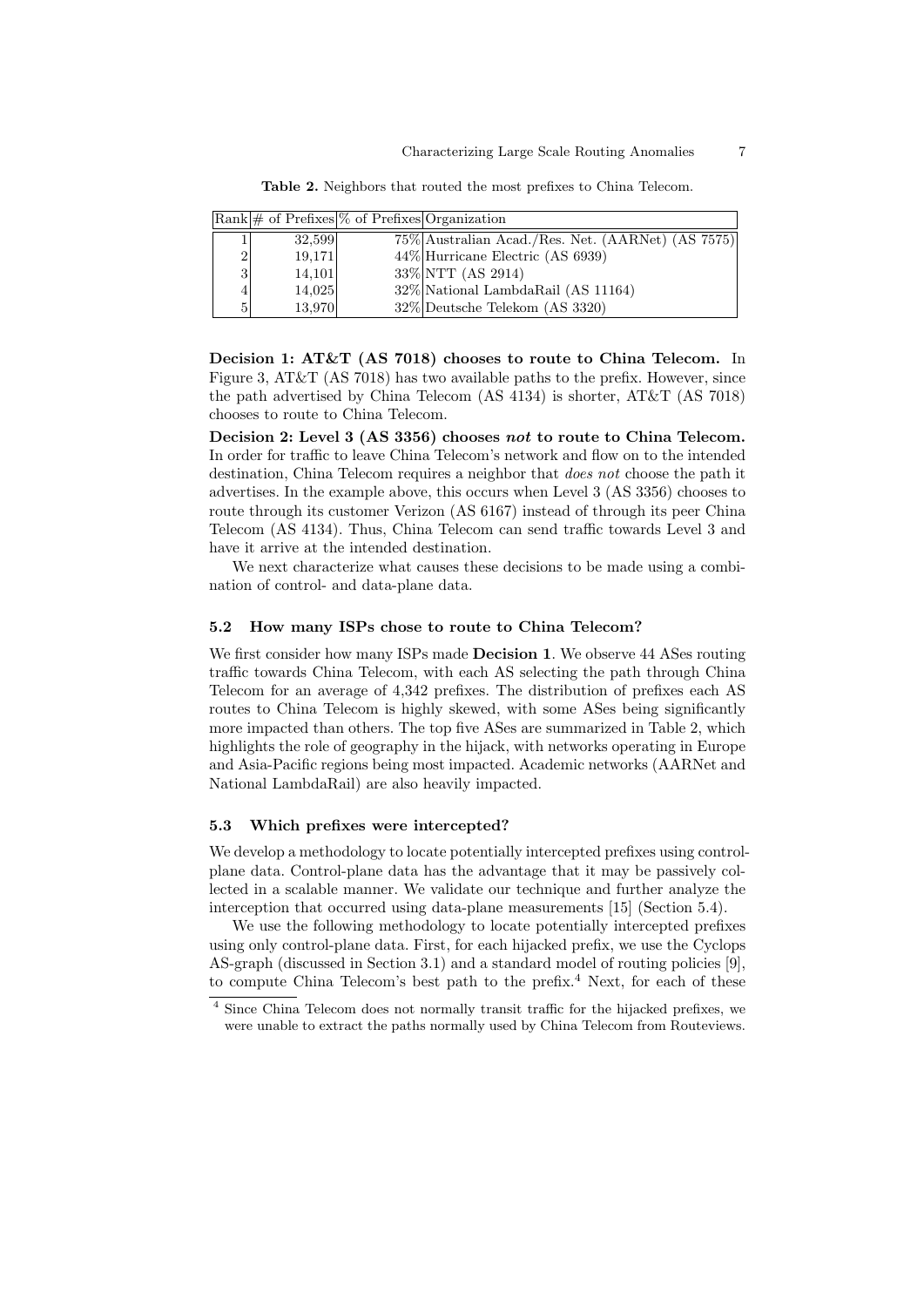paths, we check whether the next-hop on China Telecom's best path to the destination was observed routing to China Telecom for the given prefix.

We observe 68% of the hijacked prefixes potentially being intercepted; however, 85% of these prefixes are observed being intercepted via AS 9304, a customer of China Telecom, which may be an artifact of poor visibility of the Routeviews monitors. Excluding paths through AS 9304, we observe a total of 10% (4,430) prefixes potentially being intercepted. We observe direct neighbors of China Telecom such as AT&T, Sprint and Level 3 being most impacted by interception as they still provided China Telecom (a peer) with paths to their prefixes. Additionally, some Department of Defense prefixes may have been intercepted as China Telecom potentially still had a path through Verizon.

Limitations. Our method is limited in two key ways. First, we may not observe all announcements made by China Telecom's neighbors  $(i.e.,$  we may incorrectly infer that they are not routing to China Telecom because their announcement is not seen by the Routeviews monitors). Second, we do not know which neighbor China Telecom would normally use to transit traffic for a given prefix and thus we have to infer it based on topology measurements and a routing policy model.

Validation. Without ground-truth data it is difficult to quantify the inaccuracies of our methodology as we may both over- or under-estimate the potential for interception. We use the data-plane measurements described in Section 3.2 to validate our methodology. Of the 479 traceroutes that were intercepted, 319 (66%) were observed in prefixes detected as intercepted using our criteria. This inaccuracy stems from a lack of control-plane data which leads to the limitations mentioned above. With more complete data, our method could better identify potential interceptions.

#### 5.4 Why neighboring ASes did not route to China Telecom?

We use data-plane measurements to understand why neighboring ASes chose not to route to China Telecom (Decision 2). In Figures 3 and 1, the reason that the neighboring AS does not route to China Telecom is because they have a path through a customer to the destination. However, this is only one reason an AS would choose not to route to China Telecom. We consider the cases of interception observed in the iPlane data and determine why the neighboring AS did not route to China Telecom using the Gao-Rexford routing policy model [9].

Table 3 summarizes the reasons neighbors of China Telecom did not route to China Telecom. Here we only consider the 357 traceroutes where interception was observed and a response was received from the target. The majority of neighbors handling intercepted traffic did not choose the China Telecom route because it was longer than their existing route for the prefix in question.

Providers inadvertently allowed interception of customer traffic. A significant fraction (39%) of neighbor ASes do not route to China Telecom because they have a path to the destination via a customer, such as AS 3356 in Figure 3. These providers inadvertently aided in the interception of their customer's traffic by forwarding China Telecom's traffic to the destination. While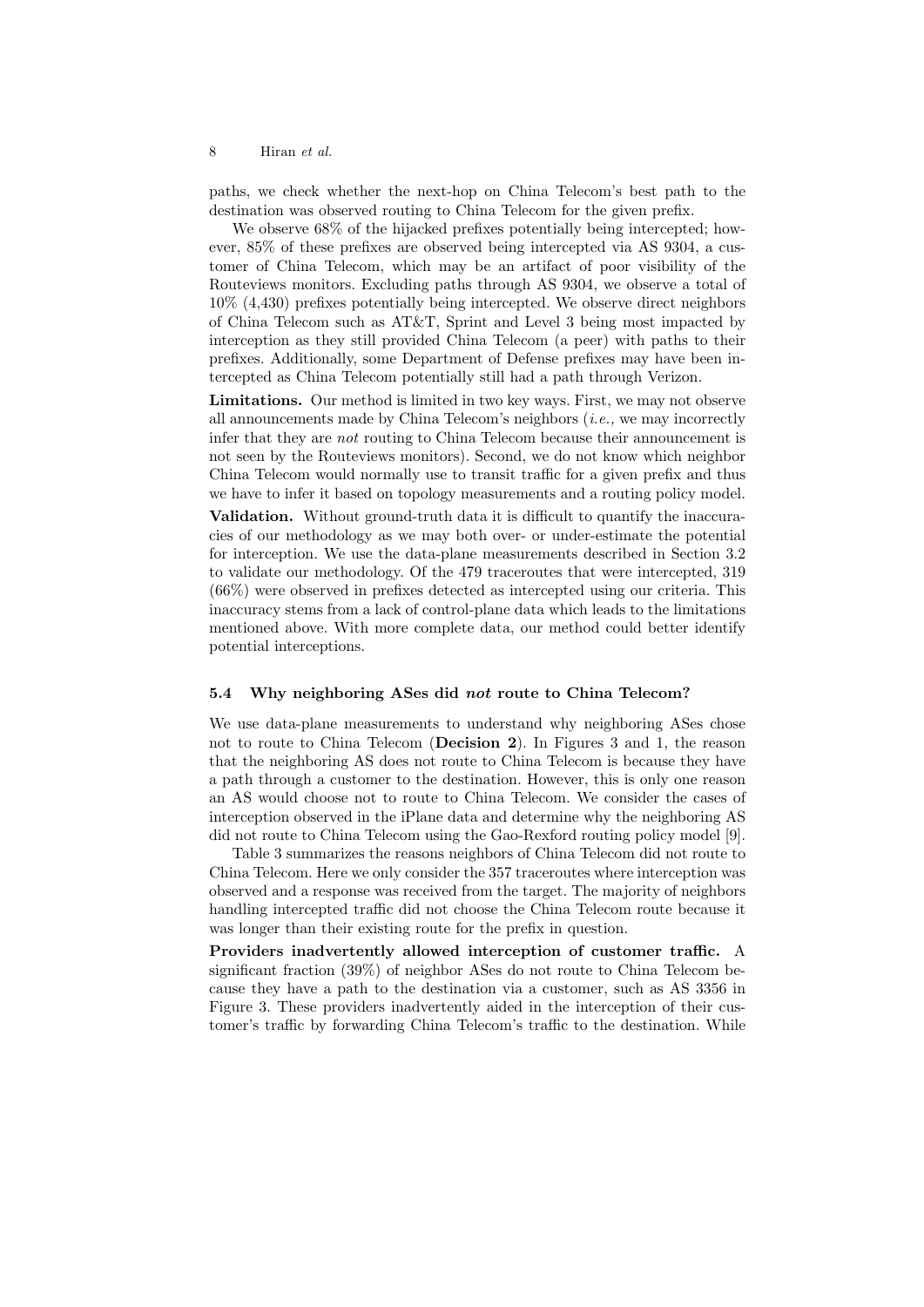| Reason                   |     | $\#$ of traceroutes $\%$ of traceroutes |
|--------------------------|-----|-----------------------------------------|
| Had a customer path      | 139 | $39\%$                                  |
| Had a shorter path       | 193 | 54%                                     |
| Had an equally good path | 18  | $5\%$                                   |
| <b>Other</b>             |     | $2\%$                                   |

Table 3. Why networks chose not to route to China Telecom.

providers cannot control the traffic sent to them by neighboring ASes, it may be beneficial to monitor the neighbors sending traffic towards their customers for anomalies, so that customers may be alerted to potential interception events.

We observe seven traceroutes where it is unclear why the China Telecom path was not chosen. These traceroutes involved a provider to China Telecom who chose to route towards other customers likely the result of traffic engineering or static routes being used for the customer ASes.

## 6 Discussion

Using publicly available data sources we have characterized the China Telecom incident that occurred in April 2010. Our study sheds light on properties of the prefixes announced, and supports the conclusion that the incident was a leak of random prefixes in the routing table, but does not rule out malicious intent.

On diagnosing routing incidents. Our work highlights the challenge of understanding large-scale routing incidents from a purely technical perspective. While empirical analysis can provide evidence to support or refute hypotheses about root cause, it cannot prove the intent behind the incident. However, empirical analysis can provide a starting point for discussions about the incident.

On the available data. When the results of analysis can lead to real-world reaction it is important that the data used for analysis is as complete as possible and robustness/limitation of results are clearly stated. These two properties can be achieved by increasing the number of BGP monitors [11] and performing careful analysis of robustness and limitations [10].

# Acknowledgments

The authors thank the reviewers and our shepherd Olaf Maennel for constructive suggestions, that helped improve the paper. This work benefited from discussions with Jennifer Rexford and Andy Ogielski. We thank Monia Ghobadi, Sharon Goldberg, and Jennifer Rexford for comments on drafts. We thank Doug Madory for assistance with the analysis in Section 3.2.

# References

1. B. Ager, N. Chatzis, A. Feldmann, N. Sarrar, S. Uhlig, and W. Willinger. Anatomy of a large European IXP. In Proc. of ACM SIGCOMM, 2012.